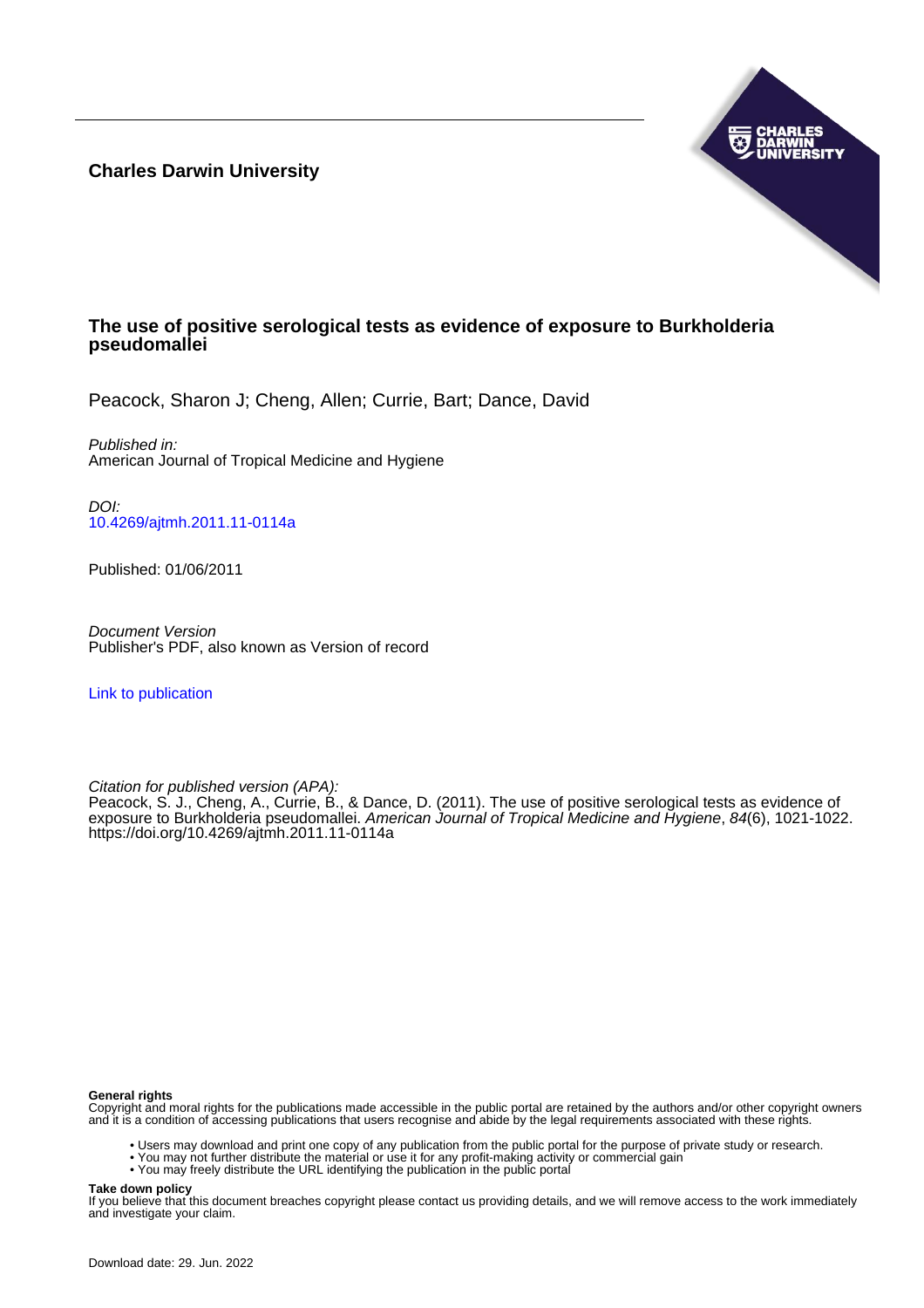## **Letter to the Editor**

## The Use of Positive Serological Tests as Evidence of Exposure to *Burkholderia pseudomallei*

### Dear Sir:

 We note with interest Rolim and colleagues' cross-sectional serosurvey of residents of Tejuçuoca and Banabuiu in Ceará, Brazil to provide evidence of exposure to *Burkholderia*  pseudomallei, the causative agent of melioidosis.<sup>1</sup> Although there is definitive evidence of culture-confirmed melioidosis in that region, $2$  we caution against the use of an unvalidated enzyme-linked immunosorbent assay (ELISA) such as that used by Rolim and others to provide evidence of widespread exposure.

 Although all serological tests are of relatively limited value for the diagnosis of melioidosis in patients living in areas where melioidosis is endemic (primarily because of seropositivity in the healthy population), the indirect hemagglutination assay (IHA) is widely accepted as the serological test of choice. The diagnostic performance of the IHA has been defined by several studies that used different cutoffs to take account of variable rates of background seropositivity. In the endemic region of Australia, the diagnostic sensitivity of an IHA titer of ≥ 1:40 was 56% at the time of admission (using culture as the gold standard), with evidence of subsequent seroconversion on serial IHA testing in 68% of patients who were initially IHA negative.<sup>3</sup> In northeast Thailand, the diagnostic sensitivity of the much higher IHA titer of  $\geq 1:160$  was 72% and the specificity 64%. 4 Other assays have been evaluated but have only been found to offer a marginal improvement on the IHA.<sup>5</sup>

 Although the true incidence of culture-confirmed melioidosis in this region of Brazil is not known, the proportion of residents with positive serology in this study, reported as 58%, seems very high compared with known endemic areas where the incidence of confirmed melioidosis is known to be high. The sensitivity and specificity of the assay used by Rolim and others for indicating exposure to *B. pseudomallei* appears to be unknown from the data presented. One possible explanation for the high seropositivity observed is the use of an inappropriately low cutoff. We note that Rolim and colleagues also performed the ELISA used in their study on 20 serum samples from Australia that were negative by IHA, but were clinically uncharacterized, as was the negative control used in the test. Three of these samples were positive for immunoglobulin G (IgG) in their ELISA, of which one was also positive for IgM, suggesting a specificity for IgG of 85% (95% confidence interval [CI]: 62%, 97%) compared with IHA. A cut-off value was described as being the mean of the optical densities of a negative control. If the optical densities are normally distributed, it would then be expected that half the results from a negative control would be interpreted as positive. Another possible explanation for the high seropositivity observed is exposure to cross-reacting antigens in another environmental organism analogous to avirulent *Burkholderia thailandensis* as found in SE Asia.

 We have previously raised concerns that apparently unvalidated assays are being used to provide evidence of exposure in other settings.<sup>6</sup> Current recommendations for laboratory workers with exposure to *B. pseudomallei* suggest that baseline and post-exposure serology should be used for accurate interpretation of seropositivity after a potential exposure event, but the recommendations caution that a validated assay such as the IHA should be used.<sup>7</sup> We have become aware that probable false positive results are occurring from at least one unvalidated serological assay, resulting in unnecessary anxiety in some laboratory workers with no evident exposure event.

 We call for studies to develop and validate the use of a serological standard to assess exposure to *B. pseudomallei* . Ideally, such an assay should be accurate, inexpensive, simple to perform, and be reproducible between laboratories. In the interim, serological evidence of exposure should be based on assays with known sensitivity and specificity against cultureconfirmed melioidosis.

### SHARON J. PEACOCK

*Department of Medicine University of Cambridge , Cambridge, United Kingdom E-mail: Sharon@tropmedres.ac*

#### ALLEN C. CHENG

*Department of Epidemiology and Preventive Medicine Monash University Melbourne, Australia; Menzies School of Health Research, Darwin, Australia* 

### BART I. CURRIE

*Menzies School of Health Research and Northern Territory Clinical School Royal Darwin Hospital Darwin, Australia*

## DAVID A. B. DANCE

*Wellcome Trust-Mahosot Hospital-Oxford Tropical Medicine Research Collaboration* 

 *Microbiology Laboratory* 

 *Mahosot Hospital, Vientiane, Lao People's Democratic Republic Centre for Clinical Vaccinology and Tropical Medicine, Churchill* 

*Hospital* 

 *University of Oxford, Oxford, United Kingdom*

#### REFERENCES

- 1. Rolim DB, Vilar DC, de Goes Cavalcanti LP, Freitas LB, Inglis TJ, Nobre Rodriques JL , Nagao-Dias AT , 2011 . *Burkholderia pseudomallei* antibodies in individuals living in endemic regions in Northeastern Brazil. Am J Trop Med Hyg 84: 302-305.
- 2. Rolim DB, Vilar DC, Sousa AQ, Miralles IS, de Oliveira DV, Harnett G, O'Reilly L, Howard K, Sampson I, Inglis TJ, 2005 . Melioidosis, northeastern Brazil . *Emerg Infect Dis 11:* 1458-1460.
- 3. Cheng AC, O'Brien M, Freeman K, Lum G, Currie BJ, 2006. Indirect hemagglutination assay in patients with melioidosis in northern Australia. *Am J Trop Med Hyg 74:* 330-334.
- 4. Cheng AC, Peacock SJ, Limmathurotsakul D, Wongsuvan G, Chierakul W, Amornchai P, Getchalarat N, Chaowagul W, White NJ, Day NP, Wuthiekanun V, 2006. Prospective evaluation of a rapid immunochromogenic cassette test for the